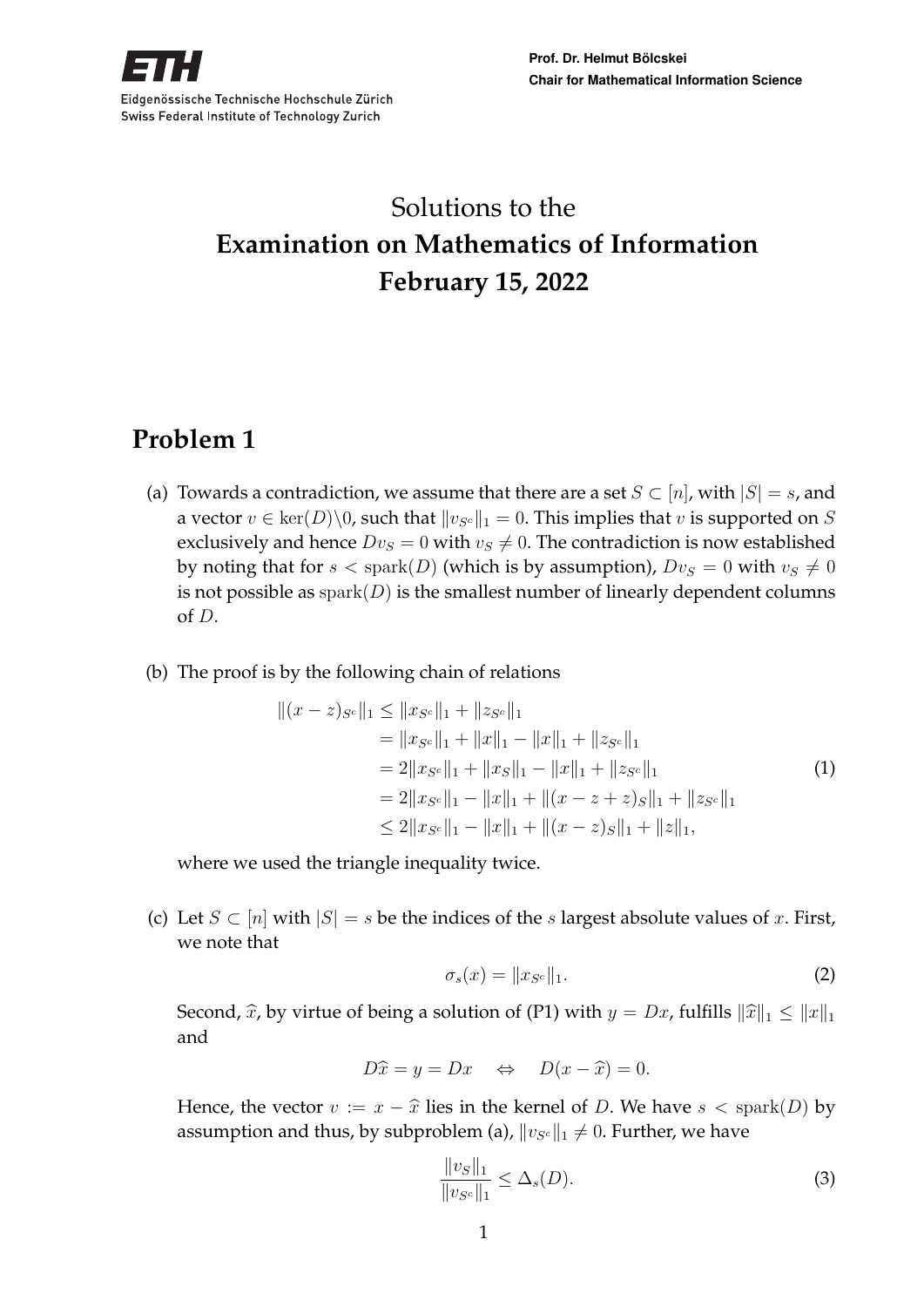Next, we bound

$$
||v_{S^c}||_1 \le 2||x_{S^c}||_1 - ||x||_1 + ||v_S||_1 + ||\widehat{x}||_1
$$
  
\n
$$
\le 2||x_{S^c}||_1 + ||v_S||_1
$$
  
\n
$$
\le 2||x_{S^c}||_1 + \Delta_s(D)||v_{S^c}||_1,
$$
\n(4)

where the first inequality follows from (1) by setting  $z = \hat{x}$ , the second is by  $||\hat{x}||_1 \leq ||x||_1$ , and the third is due to (3). Using (2) and  $1 - \Delta_s(D) > 0$ , which is by assumption, we rewrite (4) as

$$
||v_{S^c}||_1 \leq 2 \frac{1}{1 - \Delta_s(D)} \sigma_s(x).
$$

The proof is now concluded upon noting that

$$
||x - \hat{x}||_1 = ||v||_1
$$
  
=  $||v_S||_1 + ||v_{S^c}||_1$   
 $\leq \Delta_s(D) ||v_{S^c}||_1 + ||v_{S^c}||_1$   
=  $(1 + \Delta_s(D)) ||v_{S^c}||_1$   
 $\leq 2 \frac{1 + \Delta_s(D)}{1 - \Delta_s(D)} \sigma_s(x).$ 

(d) Let  $\gamma := \Delta_s(D) \in (0,1)$ . As  $\Delta_s(D)$  is well-defined, there exists a set  $S \subset [n]$  with  $|S| = s$  and a  $v \in \text{ker}(D) \setminus 0$  with  $\gamma \|v_{S^c}\|_1 = \|v_S\|_1$ . We next note, that for every  $b \in \mathbb{R}^n$ ,

$$
0 = D(vS + vSc + b - b) \qquad \Leftrightarrow \qquad D(vS + b) = D(b - vSc).
$$

Next, let  $x = v_S + b$  and  $z = b - v_{S^c}$  and choose b such that  $||x||_1 = ||z||_1$ . This can be effected by setting  $b = \alpha v_{S^c}$ , calculating

$$
||x||_1 = ||v_S||_1 + \alpha ||v_{S^c}||_1 = (\alpha + \gamma) ||v_{S^c}||_1
$$
  

$$
||z||_1 = (1 - \alpha) ||v_{S^c}||_1,
$$

and finally choosing  $\alpha = \frac{1-\gamma}{2}$  $\frac{-\gamma}{2}$ . Hence,

$$
x = v_S + \frac{1-\gamma}{2}v_{S^c}
$$
 and 
$$
z = -\frac{1+\gamma}{2}v_{S^c}.
$$

Next, we calculate  $\sigma_s(x)$ . To this end, we first note that  $|v_i| \ge |v_j|$ ,  $\forall i \in S, j \in S^d$ as otherwise  $\frac{||v_S||_1}{||v_{Sc}||_1}$  would not be maximal. Since  $\frac{1-\gamma}{2} \in (0,1/2)$  for  $\gamma \in (0,1)$ , it follows that the indices of the  $s$  largest absolute values of  $x$  are given by the set *S*. Hence, we calculate  $\sigma_s(x) = ||x_{S^c}||_1 = \frac{1-\gamma}{2}$  $\frac{-\gamma}{2} \| v_{S^c} \|_1$ , or equivalently  $\frac{2}{1-\gamma} \sigma_s(x) =$  $\|v_{S^c}\|_1$  because  $\gamma<1$  by assumption. Finally, we note that

$$
||x - z||_1 = ||v_S + v_{S^c}||_1 = ||v_S||_1 + ||v_{S^c}||_1 = (1 + \gamma)||v_{S^c}||_1 = 2\frac{1 + \gamma}{1 - \gamma}\sigma_s(x).
$$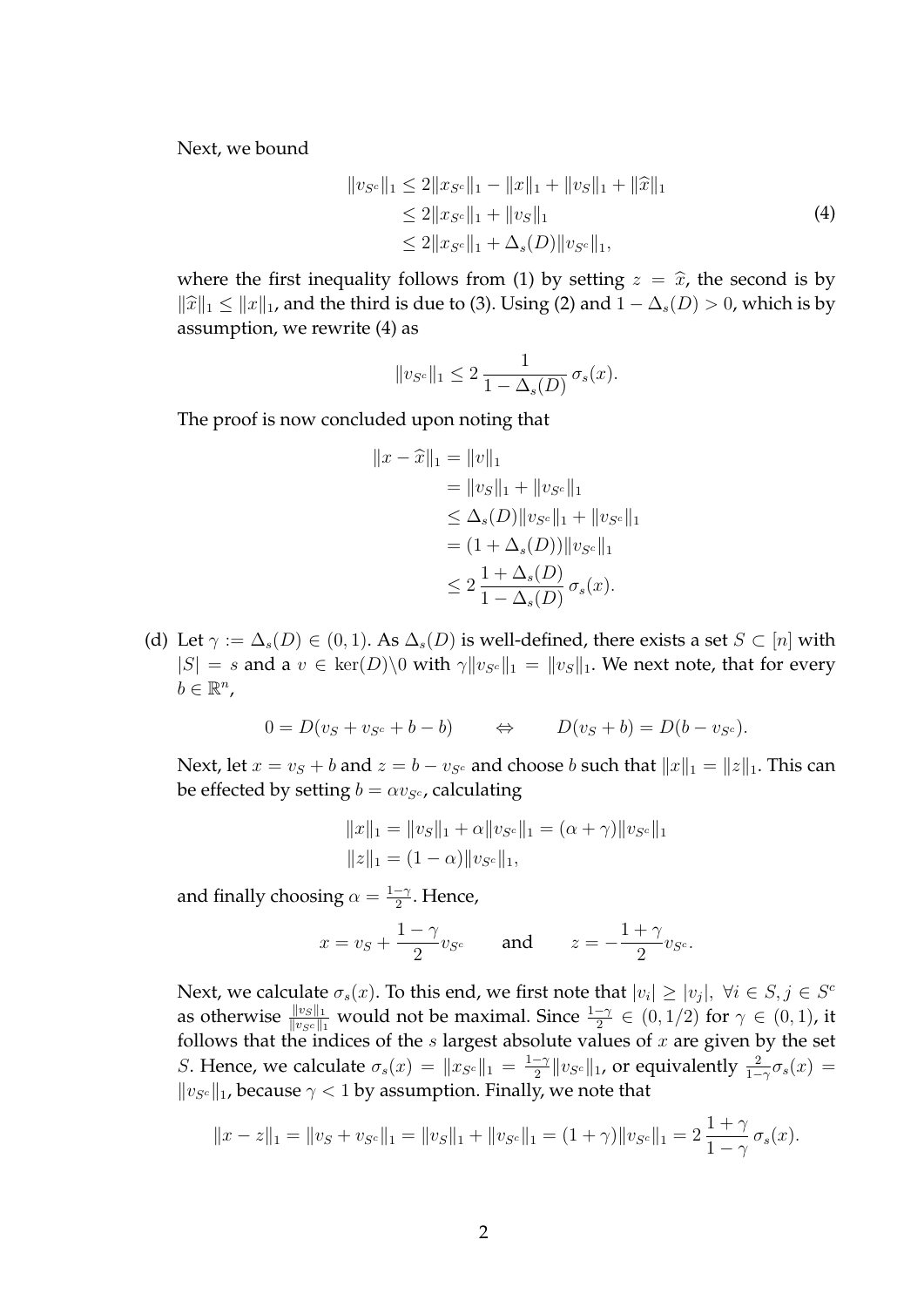### **Problem 2**

(a) Let  $(n, \ell) \in \mathbb{Z}^2$  and  $(u, \xi) \in [0, 1]^2$ . We have

$$
\mathcal{Z}_{g_{n,\ell}}(u,\xi) = \sum_{k=-\infty}^{\infty} e^{i2\pi k\xi} g_{n,\ell}(u-k) \stackrel{(a)}{=} \sum_{k=-\infty}^{\infty} e^{i2\pi k\xi} g(u-k-n) e^{i2\pi \ell(u-k)}
$$

$$
\stackrel{(b)}{=} \sum_{k=-\infty}^{\infty} e^{i2\pi (k-n)\xi} g(u-k) e^{i2\pi \ell(u-k+n)}
$$

$$
\stackrel{(c)}{=} \sum_{k=-\infty}^{\infty} e^{i2\pi (k-n)\xi} g(u-k) e^{i2\pi \ell u}
$$

$$
= e^{-i2\pi n\xi} e^{i2\pi \ell u} \sum_{k=-\infty}^{\infty} e^{i2\pi \ell \ell u} \mathcal{Z}_g(u,\xi),
$$

where (a) is by the definition of  $g_{n,\ell}$ , (b) follows from the change of variables  $k \to k - n$ , and (c) by noting that  $e^{i2\pi \ell(-k+n)} = 1$ .

(b) Let  $(n, \ell) \in \mathbb{Z}^2$  and note that

$$
\langle \mathcal{Z}_f, \mathcal{Z}_{g_{n,\ell}} \rangle_{\mathcal{L}^2([0,1]^2)} = \iint_{[0,1]^2} \mathcal{Z}_f(u,\xi) \mathcal{Z}_{g_{n,\ell}}^*(u,\xi) du d\xi
$$
  
\n
$$
\stackrel{(a)}{=} \iint_{[0,1]^2} e^{i2\pi n\xi} e^{-i2\pi \ell u} \mathcal{Z}_f(u,\xi) \mathcal{Z}_g^*(u,\xi) du d\xi
$$
  
\n
$$
\stackrel{(b)}{=} \mathcal{Z}_f \mathcal{Z}_g^* \n\stackrel{(c)}{=} c_{-n,\ell}^{\mathcal{Z}_f \mathcal{Z}_g^*},
$$
\n(5)

where (a) follows from the result in subproblem (a), and (b) is a consequence of the definition of the 2-dimensional Fourier series according to Theorem 1 in the Handout.

(c) Let  $f_1, f_2 \in \mathcal{L}^2(\mathbb{R})$  and note that

$$
\langle \mathbb{T}f_1, \mathbb{T}f_2 \rangle_{\ell^2} \stackrel{(a)}{=} \sum_{(n,\ell) \in \mathbb{Z}^2} \langle f_1, g_{n,\ell} \rangle_{\mathcal{L}^2(\mathbb{R})} \langle f_2, g_{n,\ell} \rangle_{\mathcal{L}^2(\mathbb{R})}^*
$$
  
\n
$$
\stackrel{(b)}{=} \sum_{(n,\ell) \in \mathbb{Z}^2} \langle \mathcal{Z}_{f_1}, \mathcal{Z}_{g_{n,\ell}} \rangle_{\mathcal{L}^2([0,1]^2)} \langle \mathcal{Z}_{f_2}, \mathcal{Z}_{g_{n,\ell}} \rangle_{\mathcal{L}^2([0,1]^2)}^*
$$
  
\n
$$
\stackrel{(c)}{=} \sum_{(n,\ell) \in \mathbb{Z}^2} c_{-n,\ell}^{\mathcal{Z}_{f_1} \mathcal{Z}_{g}^*} \left( c_{-n,\ell}^{\mathcal{Z}_{f_2} \mathcal{Z}_{g}^*} \right)^*
$$
  
\n
$$
\stackrel{(d)}{=} \sum_{(n,\ell) \in \mathbb{Z}^2} c_{n,\ell}^{\mathcal{Z}_{f_1} \mathcal{Z}_{g}^*} \left( c_{n,\ell}^{\mathcal{Z}_{f_2} \mathcal{Z}_{g}^*} \right)^*,
$$

where (a) follows from the definition of  $\mathbb{T}$ , (b) is by unitarity of the Zak transform, (c) follows by application of the result from subproblem (b), and (d) is by the change of variables  $n \rightarrow -n$ .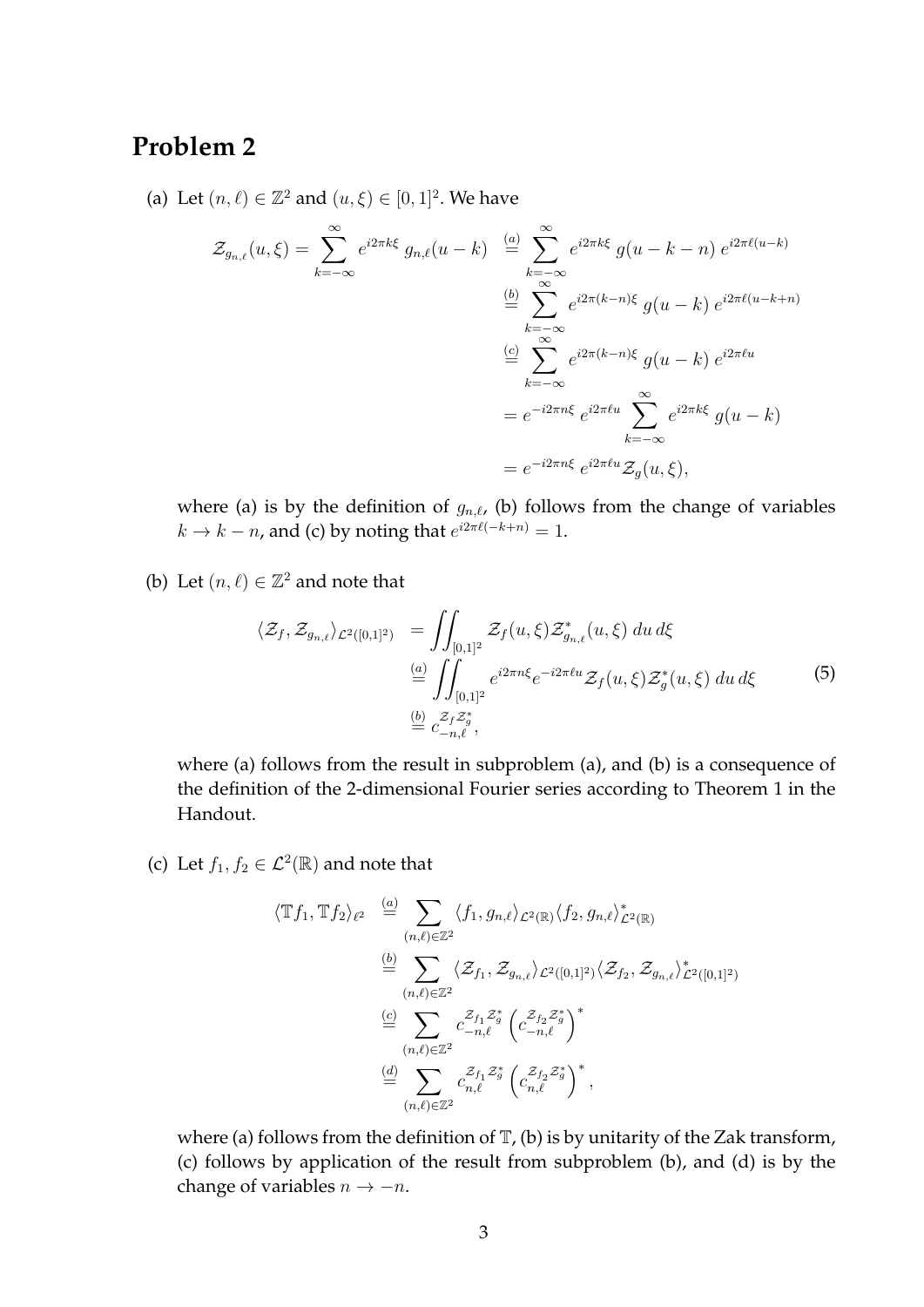(d) Let  $f \in \mathcal{L}^2(\mathbb{R})$  and note that

$$
\sum_{(n,\ell)\in\mathbb{Z}^2} |\langle f, g_{n,\ell}\rangle_{\mathcal{L}^2(\mathbb{R})}|^2 \stackrel{(a)}{=} \langle \mathbb{T}f, \mathbb{T}f \rangle_{\ell^2} \stackrel{(b)}{=} \sum_{(n,\ell)\in\mathbb{Z}^2} c_{n,\ell}^{\mathcal{Z}_f \mathcal{Z}_g^*} \left(c_{n,\ell}^{\mathcal{Z}_f \mathcal{Z}_g^*}\right)^* = \sum_{(n,\ell)\in\mathbb{Z}^2} \left| c_{n,\ell}^{\mathcal{Z}_f \mathcal{Z}_g^*} \right|^2
$$

$$
\stackrel{(c)}{=} \iint_{[0,1]^2} \left( \mathcal{Z}_f(u,\xi) \mathcal{Z}_g^*(u,\xi) \right) \left( \mathcal{Z}_f(u,\xi) \mathcal{Z}_g^*(u,\xi) \right)^* du \, d\xi
$$

$$
= \iint_{[0,1]^2} |\mathcal{Z}_f(u,\xi)|^2 |\mathcal{Z}_g(u,\xi)|^2 du \, d\xi,
$$
 (6)

where (a) follows from the definition of  $\mathbb{T}$ , (b) is by the solution of subproblem (c), and (c) is obtained by application of Plancherel's formula.

Therefore, we have

$$
A \leq |\mathcal{Z}_g(u,\xi)|^2 \leq B, \ \forall (u,\xi) \in [0,1]^2, \ 0 < A < B
$$
  
\n
$$
\stackrel{(a)}{\Rightarrow} A \iint_{[0,1]^2} |\mathcal{Z}_f|^2 \leq \iint_{[0,1]^2} |\mathcal{Z}_f|^2 |\mathcal{Z}_g|^2 \leq B \iint_{[0,1]^2} |\mathcal{Z}_f|^2, \ \forall f \in \mathcal{L}^2(\mathbb{R})
$$
  
\n
$$
\stackrel{(b)}{\Rightarrow} A ||\mathcal{Z}_f||^2_{\mathcal{L}^2([0,1]^2)} \leq \sum_{(n,\ell) \in \mathbb{Z}^2} |\langle f, g_{n,\ell} \rangle_{\mathcal{L}^2(\mathbb{R})}|^2 \leq B ||\mathcal{Z}_f||^2_{\mathcal{L}^2([0,1]^2)}, \ \forall f \in \mathcal{L}^2(\mathbb{R})
$$
  
\n
$$
\stackrel{(c)}{\Rightarrow} A ||f||^2_{\mathcal{L}^2(\mathbb{R})} \leq \sum_{(n,\ell) \in \mathbb{Z}^2} |\langle f, g_{n,\ell} \rangle_{\mathcal{L}^2(\mathbb{R})}|^2 \leq B ||f||^2_{\mathcal{L}^2(\mathbb{R})}, \ \forall f \in \mathcal{L}^2(\mathbb{R})
$$
  
\n
$$
\stackrel{(d)}{\Rightarrow} \{g_{n,\ell}\}_{(n,\ell) \in \mathbb{Z}^2} \text{ is a frame, with frame bounds } A \text{ and } B,
$$

where (a) is obtained by multiplying by  $|\mathcal{Z}_f|^2$  and integrating, (b) follows from (6), and (c) is by the unitarity of the Zak transform.

(e) Let  $f \in \mathcal{L}^2(\mathbb{R})$ . For all  $\psi \in \mathcal{L}^2(\mathbb{R})$ , we have

$$
\langle \mathcal{Z}_{\mathbb{S}f}, \mathcal{Z}_{\psi} \rangle_{\mathcal{L}^{2}([0,1]^{2})} \stackrel{(a)}{=} \langle \mathbb{S}f, \psi \rangle_{\mathcal{L}^{2}(\mathbb{R})} = \langle \mathbb{T}^{*} \mathbb{T}f, \psi \rangle_{\mathcal{L}^{2}(\mathbb{R})} = \langle \mathbb{T}f, \mathbb{T}\psi \rangle_{\ell^{2}}
$$
  
\n
$$
\stackrel{(b)}{=} \sum_{(n,\ell) \in \mathbb{Z}^{2}} c_{n,\ell}^{\mathcal{Z}_{f}\mathcal{Z}_{g}^{*}} \left( c_{n,\ell}^{\mathcal{Z}_{\psi}\mathcal{Z}_{g}^{*}} \right)^{*}
$$
  
\n
$$
\stackrel{(c)}{=} \iint_{[0,1]^{2}} \left( \mathcal{Z}_{f}(u,\xi) \mathcal{Z}_{g}^{*}(u,\xi) \right) \left( \mathcal{Z}_{\psi}(u,\xi) \mathcal{Z}_{g}^{*}(u,\xi) \right)^{*} du d\xi
$$
  
\n
$$
= \iint_{[0,1]^{2}} \left( \mathcal{Z}_{f}(u,\xi) \left| \mathcal{Z}_{g}(u,\xi) \right|^{2} \right) \left( \mathcal{Z}_{\psi}(u,\xi) \right)^{*} du d\xi
$$
  
\n
$$
= \langle \mathcal{Z}_{f} | \mathcal{Z}_{g} |^{2}, \mathcal{Z}_{\psi} \rangle_{\mathcal{L}^{2}([0,1]^{2})},
$$

where (a) is by the unitarity of the Zak transform, (b) follows from the result in subproblem (c), and (c) is by Plancherel's formula.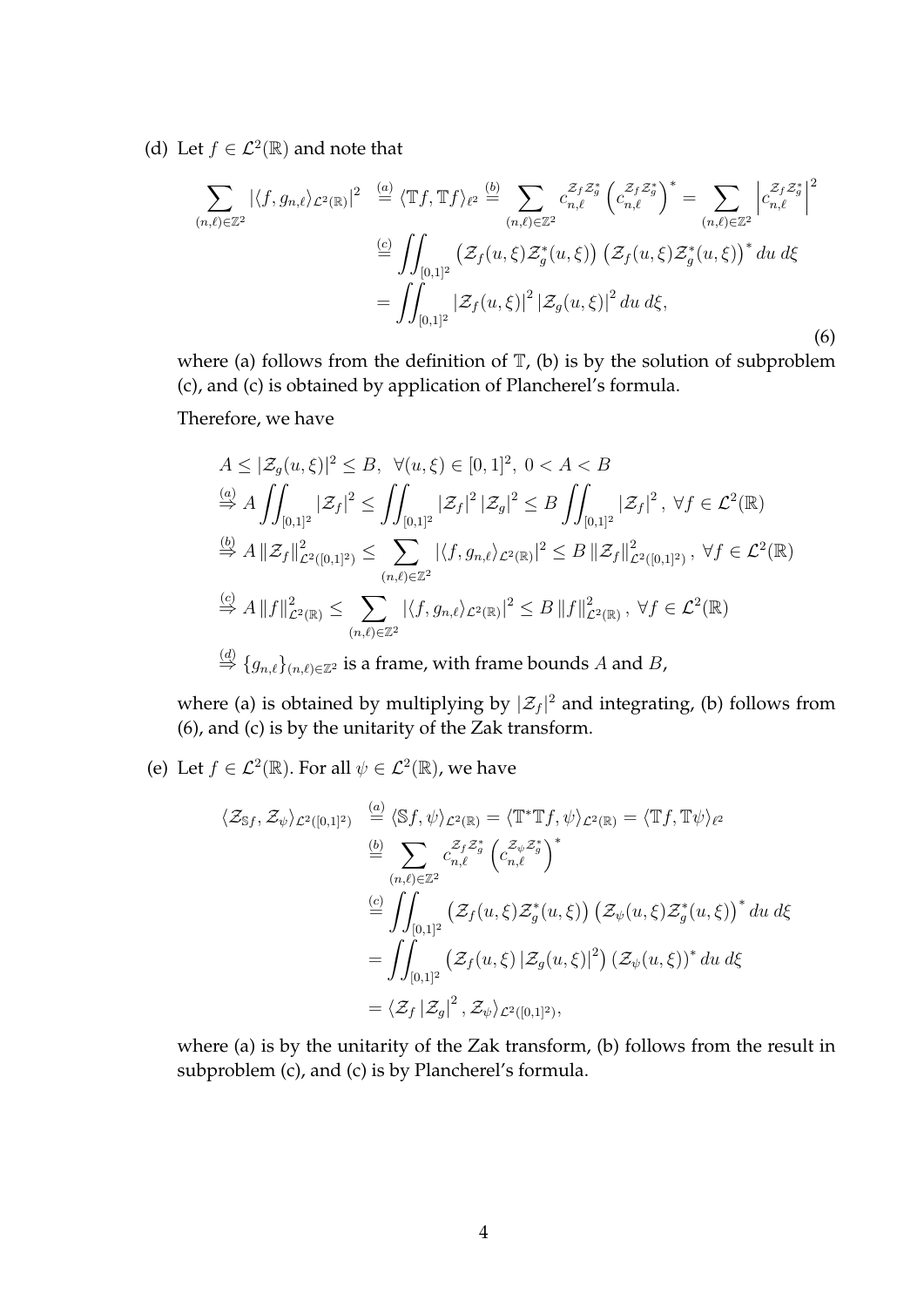#### **Problem 3**

(a) Fix  $i \in \{1, ..., m\}$ . Then,

$$
||f(x_i) - y||_2 = \left\| \frac{1}{m} \sum_{j=1}^m f(x_i) - \frac{1}{m} \sum_{j=1}^m f(x_j) \right\|_2 = \left\| \frac{1}{m} \sum_{j=1}^m (f(x_i) - f(x_j)) \right\|_2
$$
  

$$
\leq \frac{1}{m} \sum_{j=1}^m ||f(x_i) - f(x_j)||_2 \leq \frac{1}{m} \sum_{j=1}^m \sqrt{1 + \delta} ||x_i - x_j||_2
$$
  

$$
< \frac{1}{m} m \sqrt{2} \cdot \sqrt{2} = 2,
$$

where the first inequality is by the triangle inequality, the second inequality follows from  $(5)$  in the problem statement, and the last inequality is by the assumption  $\delta < 1/2$  and the relation  $\|x_i - x_j\|_2 = \sqrt{2}$ , which follows from  $\{x_j\}_{j=1}^m$  being an orthonormal basis. We have therefore established that  $||f(x_i) - y||_2 < 2$ , or equivalently  $f(x_i) \in \mathcal{B}(y, 2)$ , and this holds for all i such that  $1 \leq i \leq m$ .

(b) We have established in the previous subproblem that  $\{f(x_j)\}_{j=1}^m\subset\mathcal{B}(y,2)$ , so that we are left with having to show that  $||f(x_i)-f(x_j)||_2 > 1$ , for  $1 \leq i \neq j \leq m$ . From (5) in the problem statement, we have

$$
|| f(x_i) - f(x_j)||_2^2 \ge (1 - \delta) ||x_i - x_j||_2^2 = 2(1 - \delta) > 1,
$$

where the last inequality is thanks to the assumption  $\delta < 1/2$ . Taking the square root yields the desired result.

(c) Using the volume ratio estimate provided in the Handout (Lemma 1), one gets

$$
M(1; \mathcal{B}(y, 2), \| \cdot \|_2) \leq \frac{\text{vol}\left(2\mathcal{B}(y, 2) + \mathcal{B}(y/2, 1)\right)}{\text{vol}(\mathcal{B}(y/2, 1))},
$$

where we chose  $\mathcal{B} = \mathcal{B}(y, 2)$  and  $\mathcal{B}' = \mathcal{B}(y/2, 1)$ . Simplifying with the equalities  $\mathcal{B}(y, 2) = 2\mathcal{B}(y/2, 1)$  and  $vol(5\mathcal{B}(y/2, 1)) = 5<sup>k</sup>vol(\mathcal{B}(y/2, 1))$ , we obtain

$$
M(1; \mathcal{B}(y, 2), \|\cdot\|_2) \le 5^k.
$$

Taking the logarithm on both sides, and setting  $C \coloneqq (\log(5))^{-1}$ , yields the desired result according to

$$
C \log(M(1; \mathcal{B}(y, 2), || \cdot ||_2)) \leq k.
$$

(d) Assume for the sake of contradiction that a function f satisfying (5) in the problem statement exists. From the result of subproblem (b), there would hence exist a 1-packing of  $(\mathcal{B}(y, 2), \| \cdot \|_2)$  with m elements, namely  $\{f(x_j)\}_{j=1}^m$  with  $y = (1/m) \sum_{j=1}^{m} f(x_j)$ , which, in turn, would imply

$$
C \log(m) \le C \log(M(1; \mathcal{B}(y, 2), \|\cdot\|_2)) \stackrel{(*)}{\leq} k.
$$

Here, (\*) has been established in subproblem (c). Therefore, if  $C \log(m) > k$ , a function  $f \colon \mathbb{R}^m \to \mathbb{R}^k$  satisfying (5) in the problem statement cannot exist.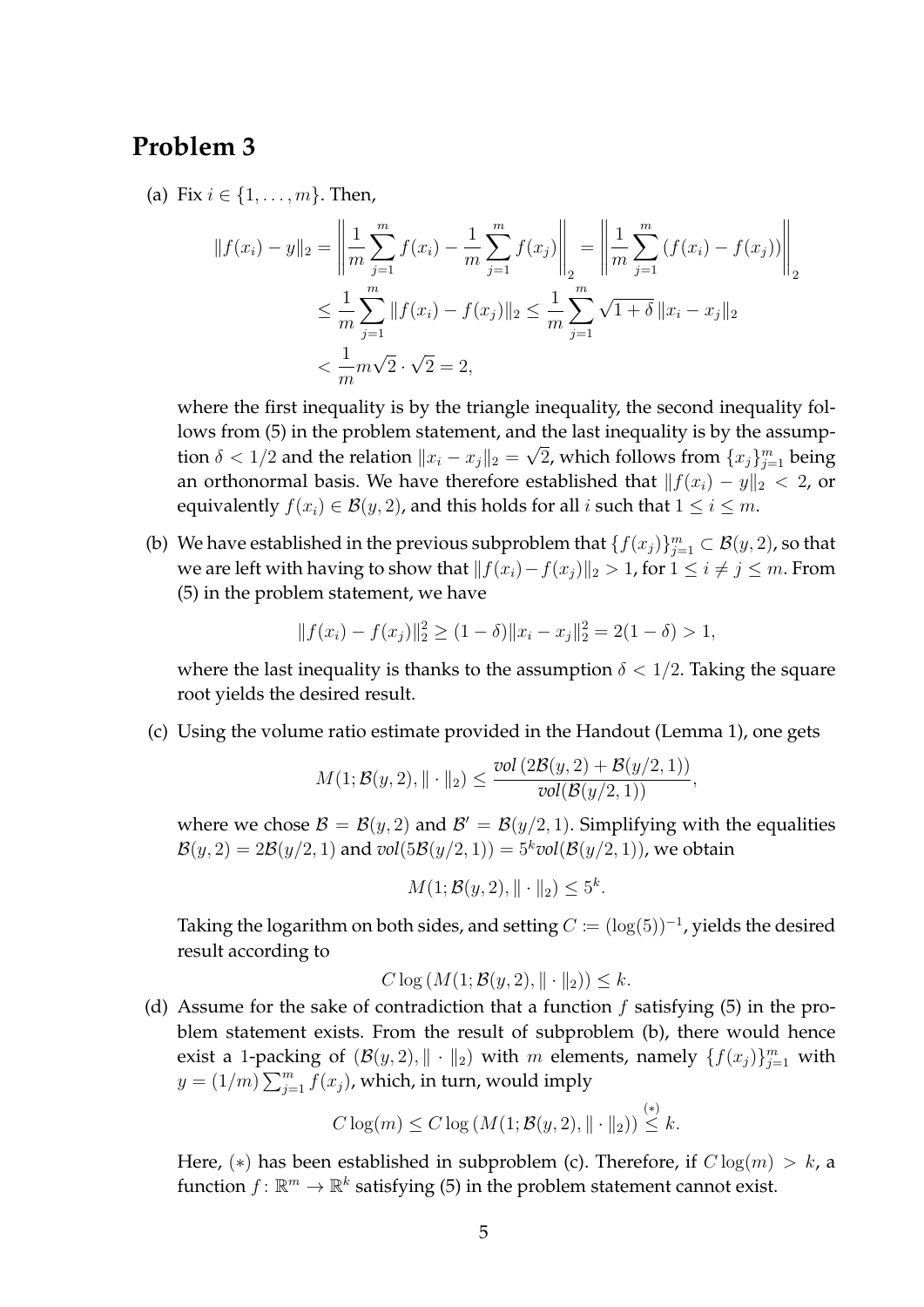#### **Problem 4**

- (a) We verify that  $d$  satisfies the defining properties of a metric (cf. Handout, Definition 2) on  $\mathbb{H}^n$ :
	- $d(x, y) \ge 0$  for  $x, y \in \mathbb{H}^n$  is satisfied by definition;
	- $d(x, y) = 0$  implies that  $x_i = y_i$  for all  $i \in [n]$  which, in turn, implies  $x = y$ ;
	- $d(x, y) = \#\{i \in [n] \mid x_i \neq y_i\} = \#\{i \in [n] \mid y_i \neq x_i\} = d(y, x);$
	- Fix  $x, y, z \in \mathbb{H}^n$  and note that, for all  $i \in [n]$  such that  $x_i \neq z_i$ , one has either  $x_i \neq y_i$  or  $y_i \neq z_i.$  Thus, we get

$$
d(x, z) = #\{i \in [n] | x_i \neq z_i\}
$$
  
\n
$$
\leq #\{\{i \in [n] | x_i \neq y_i\} \cup \{i \in [n] | y_i \neq z_i\}\}
$$
  
\n
$$
\leq #\{i \in [n] | x_i \neq y_i\} + #\{i \in [n] | y_i \neq z_i\}
$$
  
\n
$$
= d(x, y) + d(y, z).
$$

(b)  $\mathcal{B}(x,m)$  is the set of points at distance d less than or equal to m from x and as such can be expressed as

$$
\mathcal{B}(x,m) = \bigcup_{k=0}^{m} \{ y \in \mathbb{H}^n \, | \, d(x,y) = k \}.
$$

As this union is over disjoint sets, it follows that

$$
\#\mathcal{B}(x,m) = \sum_{k=0}^{m} \#\{y \in \mathbb{H}^n \, | \, d(x,y) = k\}.
$$

The set  $\{y \in \mathbb{H}^n | d(x, y) = k\}$  is the set of points in  $\mathbb{H}^n$  which differ from x in exactly k coordinates. There are  $\binom{n}{k}$  $\binom{n}{k}$  possible choices for these coordinates, so that

$$
\#\mathcal{B}(x,m) = \sum_{k=0}^{m} \binom{n}{k}.\tag{7}
$$

(c) By definition, for every  $x \in \mathbb{H}^n$ , one can find  $x_j \in \{x_1, \ldots, x_{N(m; \mathbb{H}^n, d)}\}$  such that  $d(x, x_j) \leq m$ , or equivalently,  $x \in \mathcal{B}(x_j, m)$ . Therefore,

$$
\mathbb{H}^n \subseteq \bigcup_{j=1}^{N(m;\mathbb{H}^n,d)} \mathcal{B}(x_j,m),
$$

which implies

$$
\#\mathbb{H}^n \leq \sum_{j=1}^{N(m;\mathbb{H}^n,d)} \#\mathcal{B}(x_j,m).
$$